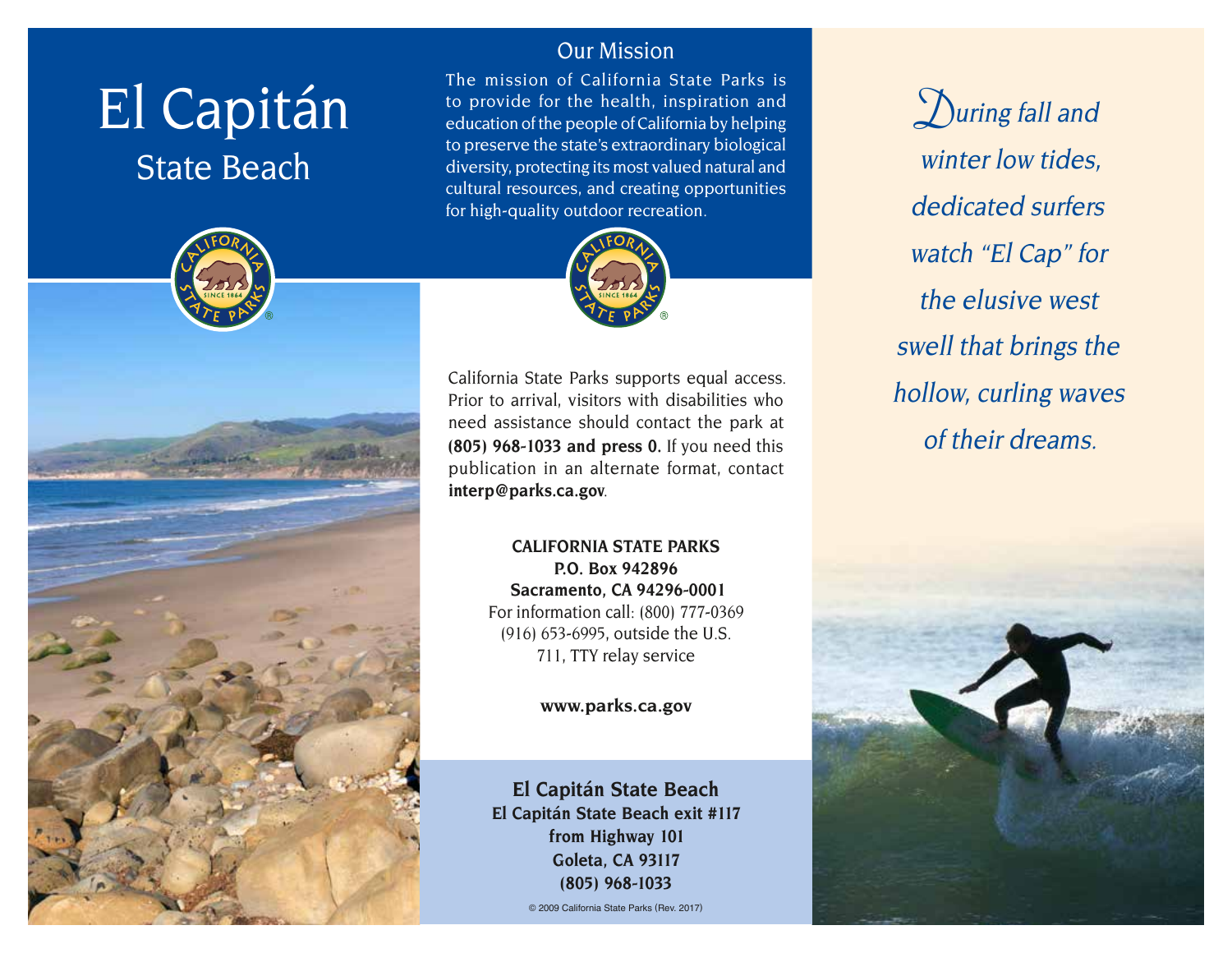#### $\overline{\mathbf{r}}$ **Lush sycamores and oaks flourish along El Capitán Creek at the entry to El Capitán**

**State Beach.** Tall bluff-top groves are visible for miles along the terraced coastline. This extremely popular beach, 17 miles west of Santa Barbara off U.S. Highway 101, is a perfect place to enjoy camping, hiking, surfing, picnicking, and beach walking. At El Capitán, the moderate climate brings cool fog during the summer months. Late summer and fall are sunny and warm; winter storms often break up into crystal-clear days.

#### **PARK HISTORY**

Chumash Indians lived here in the village of Ahwin as long as 3,200 years ago. They built their dome-shaped houses along the creek that had scoured out the canyon. Skilled hunters and gatherers, the Chumash are known for their exquisite basketry and for building seaworthy plank canoes (*tomol*) that allowed them to travel to the offshore islands. Some of their beautiful cave paintings can be seen at nearby Chumash Painted Cave State Historic Park.

Spanish explorer Juan Cabrillo "discovered" this area in 1542, claiming it for Spain. In 1782, the Spanish built El Presidio de Santa Barbara — the last royal Spanish fortress constructed in Alta California-to protect the nearby missions and settlers from foreign invasion and attacks by the native people.

For the Chumash, Spanish colonization meant the end of their traditional way of life. Exposed to European diseases against which they had little immunity, their population quickly plummeted.

 After Mexico gained its independence from Spain, most surviving Chumash became ranch hands and servants on the new ranchos. Today, a growing number of their descendants are rediscovering their traditional heritage.

#### **"El Capitán"**

The first commander of the Santa Barbara Presidio was José Francisco Ortega, who had been chief scout for the Portolá expedition when they discovered San Francisco Bay. When Ortega retired as a brevet captain after

> 40 years of military service, the Spanish Crown granted him 26,500 acres of land west of what is now El Capitán State Beach, which takes its name from this early Californian.

Ortega's grandson, José Dolores Ortega, obtained another 8,800 acres of land (including the site of the future state beach) from the Mexican government in 1841.

He and his family lived on Rancho Cañada del Corral, raising cattle and farming until they were forced to sell it in 1866, following years of ruinous droughts.

In 1953, the State of California purchased 111 acres of the former rancho to create El Capitán State Beach, and in 1967, the Legislature approved purchase of an additional 21 acres. Growing threats of development to the lands across the highway from the park led to a public/ private fundraising effort in 2002 that raised \$500,000 in seven weeks to purchase 2,500 acres of land known as El Capitán Ranch.

This property was added to El Capitán State Beach, and today the park offers coastal recreation while preserving an important part of California's environment and history.

#### **PLANTS AND ANIMALS**

The impressive stands of coast live oaks, sycamores, and willows along El Capitán Creek create a lush coastal woodland.

> The oaks provide food for wildlife, while sycamores and willows provide shade. Band-tailed pigeons, flickers, and scrub jays share the acorns with raccoons, western gray squirrels, and mule deer. The dense sage along the creek is home

to black phoebes, California thrashers, and wren bushtits. Black phoebe

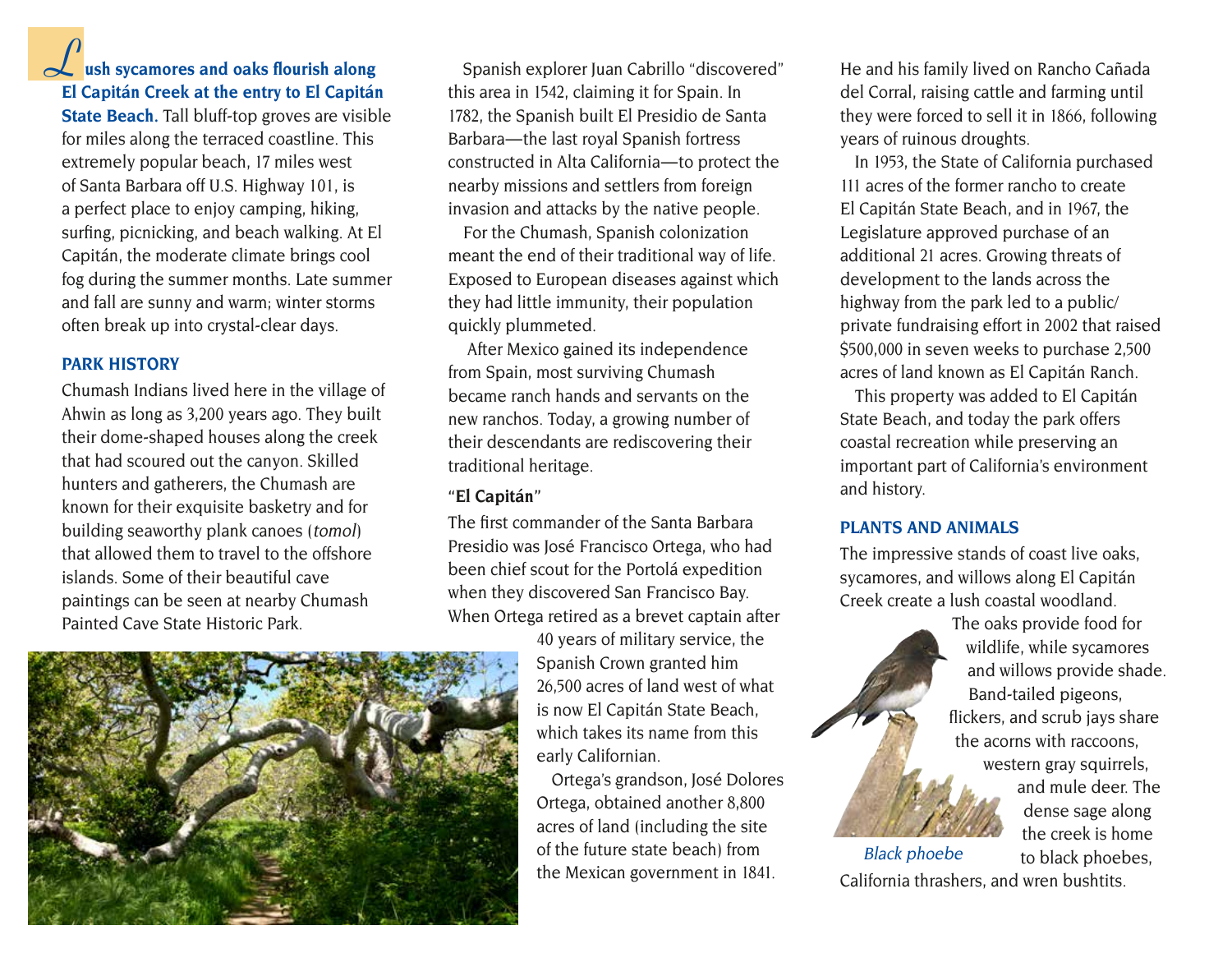Sea birds include scoters, western and Clark's grebes, gulls, terns, and loons. Long-billed curlews, willets, plovers, and sanderlings walk the narrow beach.

Dolphins may be seen just offshore; the bluff tops offer excellent views of California gray whales during their annual migrations.

Great Basin fence lizards are at home in the sage scrub. Southern Pacific rattlesnakes hunt for various rodents, including the California mouse and the Pacific kangaroo rat. Beneath the woodlands canopy, grasses and herbaceous plants offer shelter to a wide variety of insects, reptiles, and birds. During fall, monarch butterflies decorate the trees; look for clusters of reddish-brown wings with black veins.

#### **RECREATIONAL ACTIVITIES**

**Family Campsites**—The 130+ site family campground is open all year. A short walk takes you to the beach. Each site has a picnic table and fire ring with a grill; restrooms with hot showers are nearby. Several sites are paved for RVs only. Some sites accommodate trailers and recreational vehicles up to 42 feet in length. **Group Campsites—Five group camping** 

areas, accommodating 40-100 people, overlook the ocean from the marine terrace.



**Reservations** — Reserve family or group sites by calling (800) 444-7275 or make online reservations at **[www.parks.ca.gov/elcapitan](http://www.parks.ca.gov/elcapitan)**. **Hike and Bike Campsites**—Those on foot or bicycle may register at the park entrance for Hike/Bike camping. Hot showers, restrooms, tables, and barbecues are available. Hiking-A self-guided nature trail winds through the woodlands on El Capitán Point. The Bill Wallace Trail, named for a coastal protection advocate and former Santa Barbara County supervisor, winds through the park, offering hikers more than ten miles of views with a 1,000-foot elevation gain. **Surfing**—Surfing conditions change with the weather. However, at low tides during fall and winter, advanced surfers sometimes find a perfect west or west-southwest swell.

#### **PLEASE REMEMBER**

- Do not hike along the beach without first consulting a tide chart or talking with a lifeguard. The beach that exists at low tide may disappear when the tide comes in, trapping you against the cliffs.
- Stay away from the cliffs. They are dangerously unstable and may collapse.
- Keep dogs on leashes no longer than six feet and enclosed in a tent or vehicle at night. Only registered service dogs are allowed in park buildings, on trails, or on the beach.
- A parent or guardian must accompany youths under 18 years of age. Any unaccompanied youth must present written consent from the parent or guardian stating the dates of the authorized stay and the name of the park.

### **ACCESSIBLE FEATURES**

**Camping**—Ten sites have firm surfaces and accessible tables; help may be needed with water spigots and restroom entry. **Trails** —A bluff-top bike trail/walkway overlooks the Pacific Ocean and the Channel Islands. Some portions are steep or eroded. **Beach/Shore Access**—Ask to borrow a beach wheelchair at the entry station.

For the latest accessibility updates, visit **<http://access.parks.ca.gov>**.

#### **NEARBY STATE PARKS**

- Refugio State Beach, 10 Refugio Beach Road, Goleta, 23 miles NW of Santa Barbara on Highway 101 (805) 968-1033
- Chumash Painted Cave SHP, three miles South of San Marcos Pass Hwy. 154 on Painted Cave Road (805) 968-1033